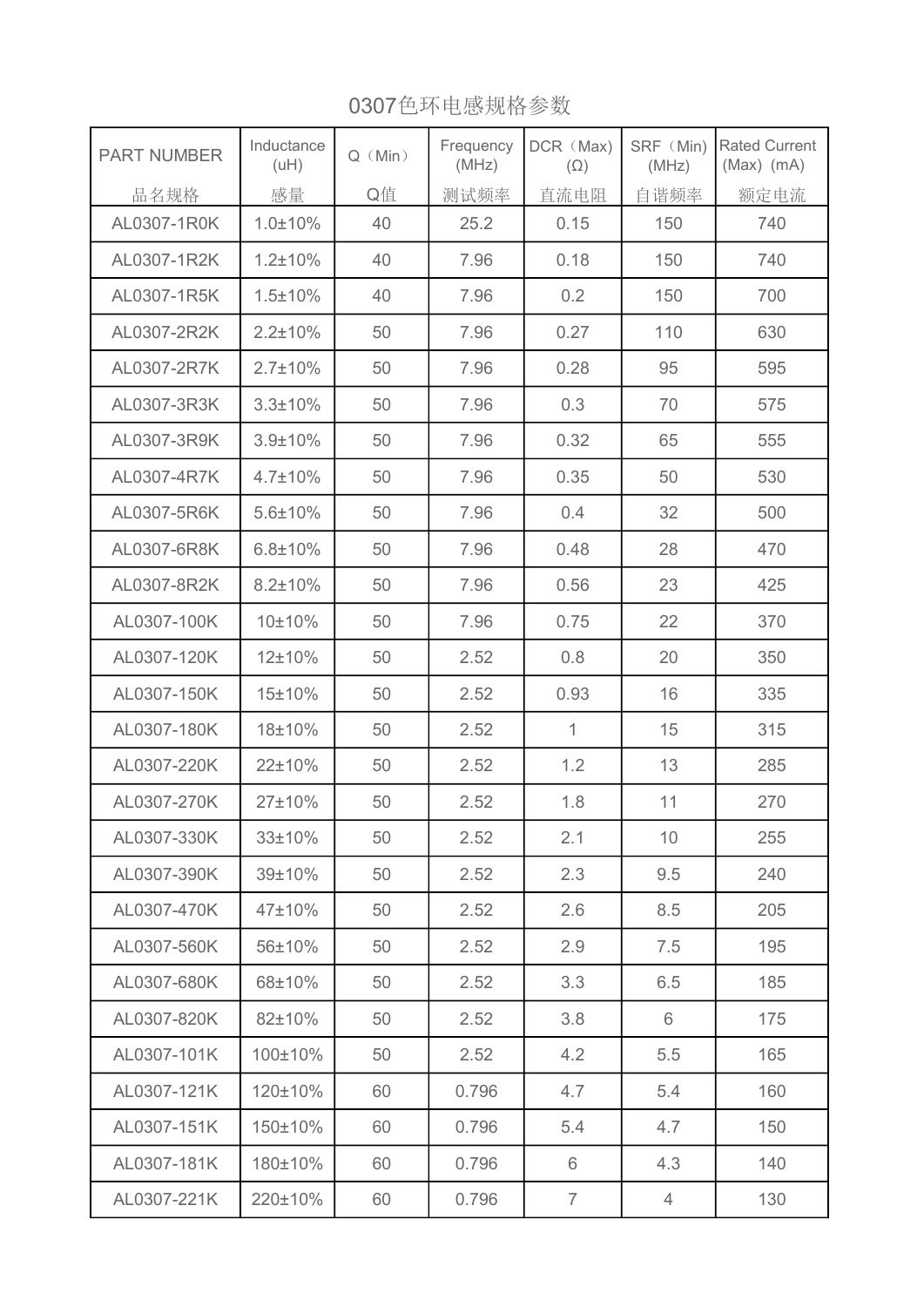| AL0307-271K | 270±10%  | 60 | 0.796 | 7.7  | 3.7            | 120 |
|-------------|----------|----|-------|------|----------------|-----|
| AL0307-331K | 330±10%  | 60 | 0.796 | 11.1 | 3.4            | 100 |
| AL0307-391K | 390±10%  | 60 | 0.796 | 12.6 | 2.8            | 95  |
| AL0307-471K | 470±10%  | 60 | 0.796 | 14   | 2.5            | 90  |
| AL0307-561K | 560±10%  | 60 | 0.796 | 15.5 | 2.3            | 85  |
| AL0307-681K | 680±10%  | 60 | 0.796 | 25.3 | $\overline{2}$ | 75  |
| AL0307-821K | 820±10%  | 60 | 0.796 | 27.5 | 1.5            | 65  |
| AL0307-102K | 1000±10% | 50 | 0.796 | 31.4 | 1.2            | 60  |
| AL0307-122K | 1200±10% | 50 | 0.252 | 37   | 0.9            | 50  |
| AL0307-152K | 1500±10% | 45 | 0.252 | 39   | 0.8            | 40  |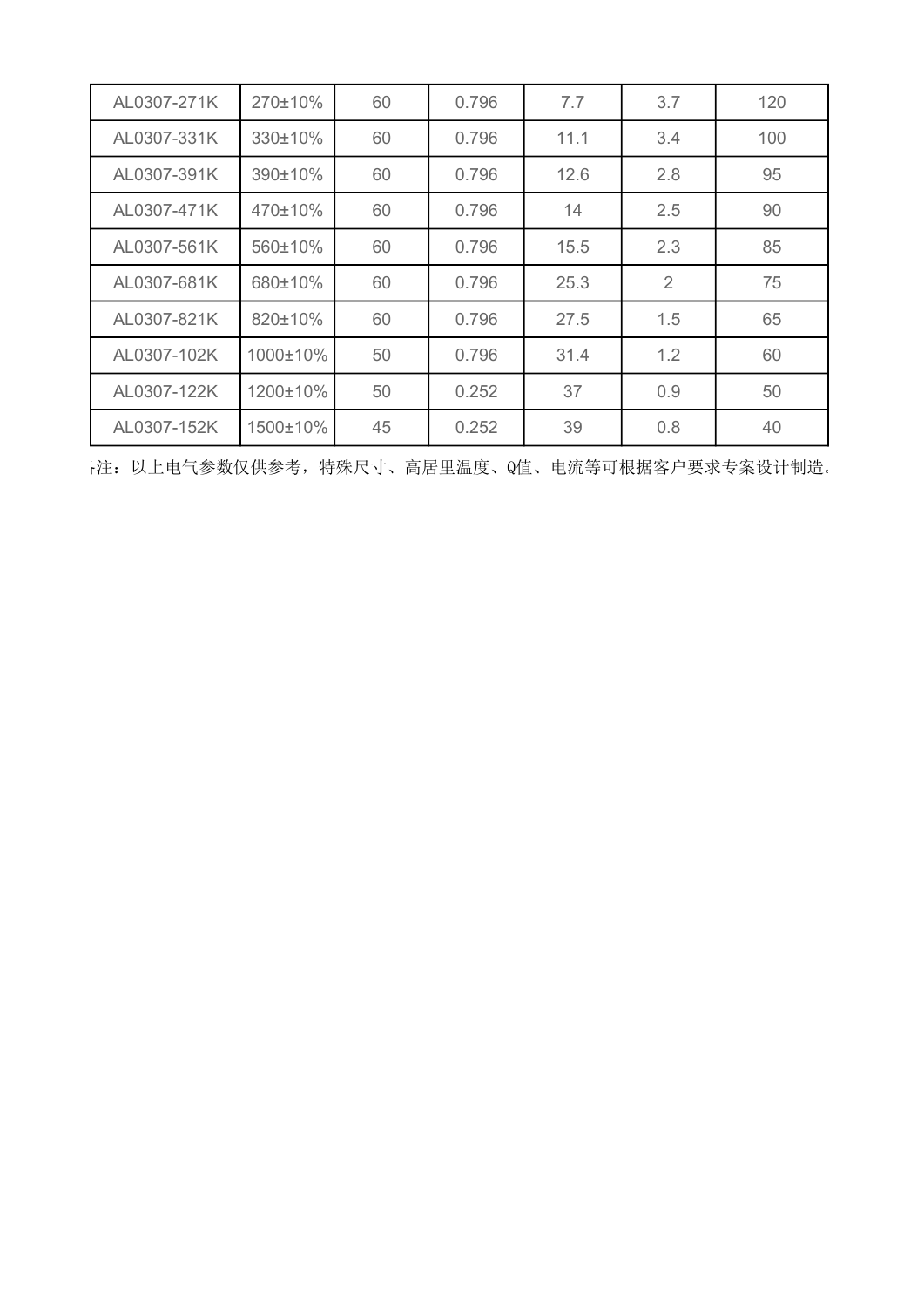PART NUMBER | Inductance  $Q(Min)$ **Frequency** (MHz) **DCR** (Max) (∩)<br>直流电阻 SRF (Min) (MHz) Rated **Current** 品名规格 感量 Q值 测试频率 直流电阻 自谐频率 额定电流 AL0410-1R0K 1.0±10% 45 25.2 0.17 160 1000 AL0410-1R2K 1.2±10% 50 7.96 0.18 150 900 AL0410-1R5/K 1.5±10% 50 7.96 0.2 150 830 AL0410-1R8K 1.8±10% 55 7.96 0.22 120 790 AL0410-2R2K 2.2±10% 55 7.96 0.24 120 750 AL0410-2R7K 2.7±10% 60 7.96 0.25 120 720 AL0410-3R3K 3.3±10% 65 7.96 0.3 100 670 AL0410-3R9K 3.9±10% 65 7.96 0.35 100 640 AL0410-4R7K | 4.7±10% | 70 | 7.96 | 0.4 | 100 | 620 AL0410-5R6K 5.6±10% 70 7.96 0.43 80 590 AL0410-6R8K 6.8±10% 75 7.96 0.48 70 550 AL0410-8R2K 8.2±10% 80 7.96 0.52 60 530 AL0410-100K 10±10% 80 7.96 0.58 500 500 AL0410-120K 12±10% 75 2.52 0.63 50 480 AL0410-150K 15±10% 70 2.52 0.72 20 460 AL0410-180K | 18±10% | 70 | 2.52 | 0.77 | 15 | 430 AL0410-220K 22±10% 50 2.52 0.84 10 410 AL0410-270K 27±10% 50 4 2.52 0.94 8 390 AL0410-330K 33±10% 50 7 370 AL0410-390K 39±10% 50 2.52 1.12 7 350 AL0410-470K 47±10% 45 2.52 1.22 6 340 AL0410-560K 56±10% 40 2.52 1.34 6 320 AL0410-680K 68±10% 40 2.52 1.47 6 305 AL0410-820K 82±10% 35 2.52 1.62 5 290 AL0410-101K 100±10% 30 2.52 1.8 5 275 AL0410-121K 120±10% 70 0.796 3 4 185 AL0410-151K 150±10% 70 0.796 4.2 4 175 AL0410-181K 180±10% 70 0.796 4.6 3 165 AL0410-221K 220±10% 70 0.796 5.1 3 155

0410色环电感规格参数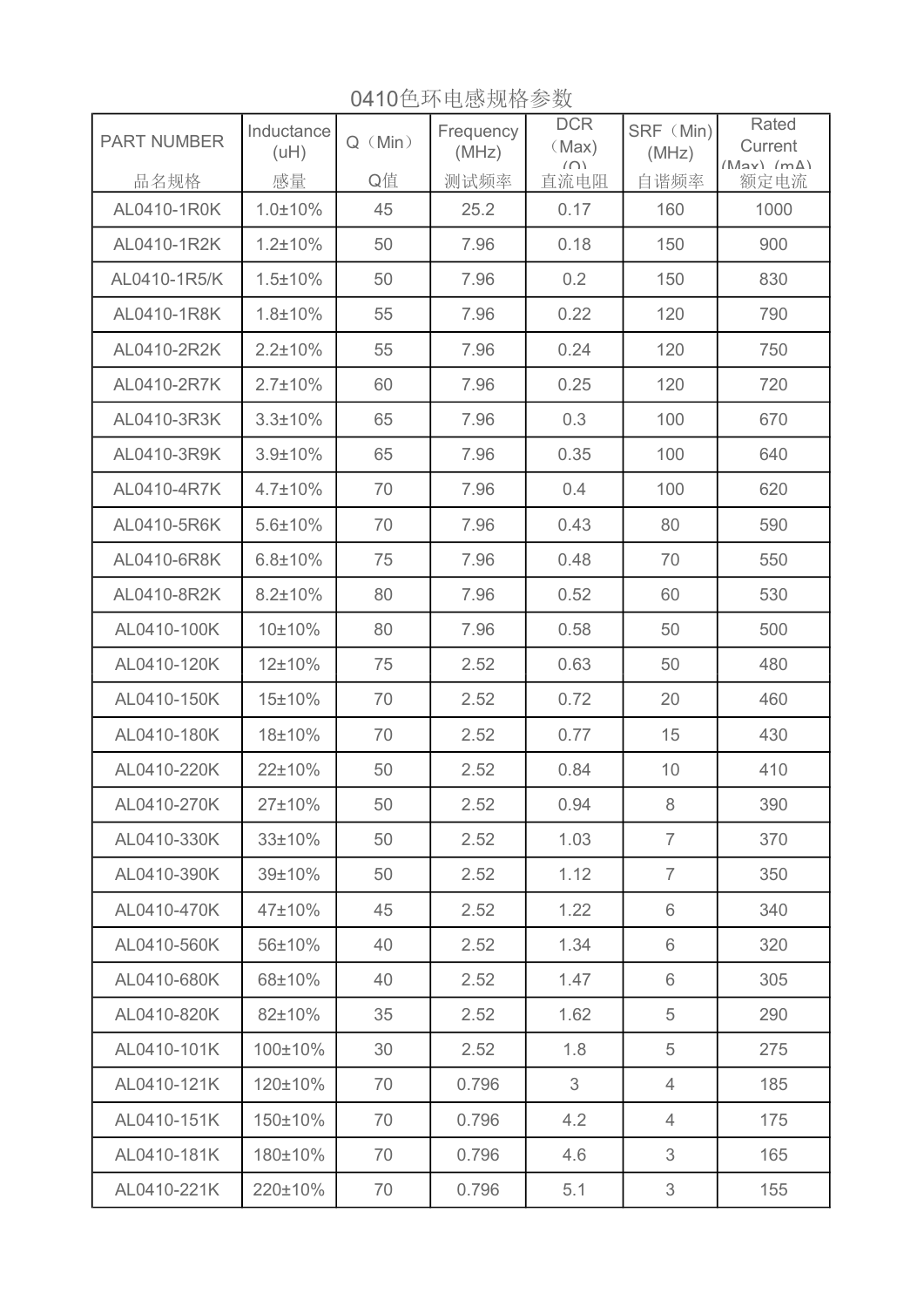| AL0410-271K  | 270±10%  | 65 | 0.796 | 6              | 3              | 145 |
|--------------|----------|----|-------|----------------|----------------|-----|
| AL0410-331K  | 330±10%  | 65 | 0.796 | 6.4            | 3              | 137 |
| AL0410-391K  | 390±10%  | 65 | 0.796 | $\overline{7}$ | 2              | 133 |
| AL0410-471K  | 470±10%  | 60 | 0.796 | 7.7            | 2              | 126 |
| AL0410-561K  | 560±10%  | 60 | 0.796 | 8.5            | 2              | 120 |
| AL0410-681K  | 680±10%  | 55 | 0.796 | 9.4            | $\overline{2}$ | 113 |
| AL0410-821K  | 820±10%  | 55 | 0.796 | 12             | 2              | 105 |
| AL0410-102K  | 1000±10% | 50 | 0.796 | 17.4           | 1.5            | 100 |
| AL0410-122K  | 1200±10% | 50 | 0.252 | 20             | 1              | 90  |
| AL0410-152/K | 1500±10% | 30 | 0.252 | 25             | 1              | 85  |
| AL0410-182K  | 1800±10% | 30 | 0.252 | 30             | 1              | 80  |
| AL0410-222K  | 2200±10% | 30 | 0.252 | 35             | $\mathbf{1}$   | 75  |
| AL0410-272/K | 2700±10% | 30 | 0.252 | 40             | $\mathbf{1}$   | 70  |
| AL0410-332K  | 3300±10% | 30 | 0.252 | 65             | 0.5            | 65  |
| AL0410-392K  | 3900±10% | 30 | 0.252 | 71             | 0.5            | 50  |
| AL0410-472K  | 4700±10% | 30 | 0.252 | 78             | 0.5            | 50  |
| AL0410-562K  | 5600±10% | 30 | 0.252 | 100            | 0.5            | 45  |
| AL0410-682K  | 6800±10% | 30 | 0.252 | 125            | 0.5            | 40  |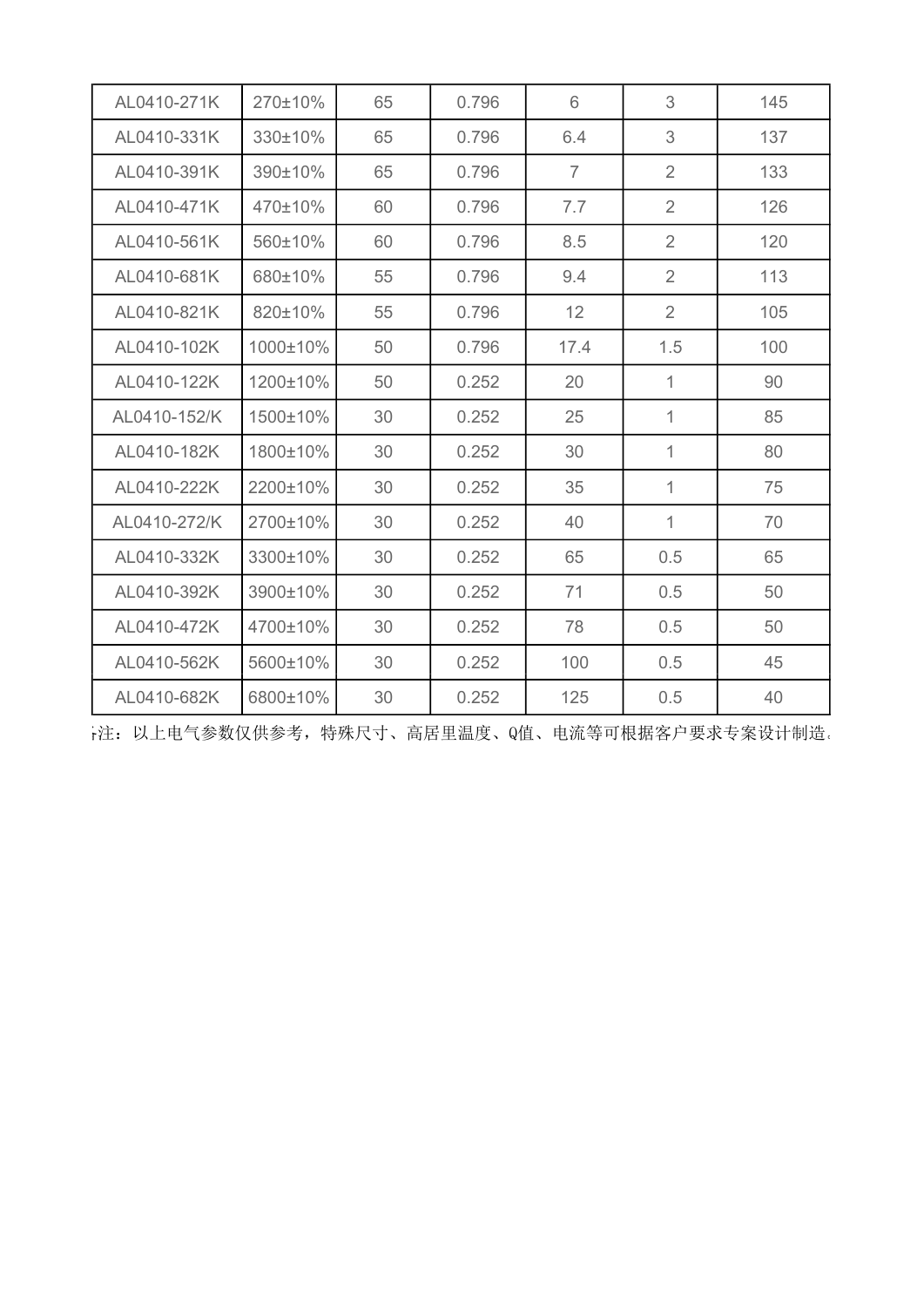0510色环电感规格参数

| <b>PART NUMBER</b> | Inductance<br>(uH) | $Q$ (Min) | Frequency<br>(MHz) | <b>DCR</b><br>(Max) | SRF (Min)<br>(MHz) | Rated<br>Current          |
|--------------------|--------------------|-----------|--------------------|---------------------|--------------------|---------------------------|
| 品名规格               | 感量                 | Q值        | 测试频率               | (<br>直流电阻           | 自谐频率               | $(May) (m\Delta)$<br>额定电流 |
| AL0510-1R0K        | 1.0±20%            | 40        | 7.96               | 0.04                | 80                 | 4500                      |
| AL0510-2R2M        | $2.2 \pm 20\%$     | 40        | 7.96               | 0.06                | 60                 | 4000                      |
| AL0510-3R3K        | $3.3 \pm 10\%$     | 40        | 7.96               | 0.1                 | 50                 | 3500                      |
| AL0510-3R9K        | $3.9 \pm 10\%$     | 40        | 7.96               | 0.1                 | 50                 | 3000                      |
| AL0510-4R7K        | $4.7 \pm 10\%$     | 20        | 7.96               | 0.06                | 50                 | 900                       |
| AL0510-100K        | 10±10%             | 15        | 7.96               | 0.45                | 30                 | 750                       |
| AL0510-220K        | 22±10%             | 30        | 2.52               | 0.65                | 10                 | 450                       |
| AL0510-820/K       | 82±10%             | 20        | 2.52               | 0.82                | 3.8                | 330                       |
| AL0510-101K        | 100±10%            | 20        | 2.52               | 0.75                | 3.5                | 300                       |
| AL0510-121K        | 120±10%            | 20        | 0.796              | 1.2                 | 3.5                | 250                       |
| AL0510-151K        | 150±10%            | 20        | 0.796              | 1.8                 | 3.5                | 225                       |
| AL0510-181K        | 180±10%            | 20        | 0.796              | $\overline{2}$      | 3                  | 200                       |
| AL0510-221K        | 220±10%            | 30        | 0.796              | 2.1                 | 3                  | 180                       |
| AL0510-271K        | 270±10%            | 30        | 0.796              | 2.5                 | 2.5                | 170                       |
| AL0510-331K        | 330±10%            | 30        | 0.796              | 3                   | 2.5                | 160                       |
| AL0510-391K        | 390±10%            | 30        | 0.796              | 3.5                 | $\overline{2}$     | 150                       |
| AL0510-471K        | 470±10%            | 30        | 0.796              | $\overline{4}$      | $\overline{2}$     | 140                       |
| AL0510-561K        | 560±10%            | 30        | 0.796              | 5.4                 | 2                  | 130                       |
| AL0510-681K        | 680±10%            | 40        | 0.796              | 6                   | 1.5                | 120                       |
| AL0510-821K        | 820±10%            | 50        | 0.796              | 7.5                 | 1.5                | 110                       |
| AL0510-102K        | 1000±10%           | 50        | 0.252              | 8                   | 1                  | 100                       |
| AL0510-122K        | 1200±10%           | 60        | 0.252              | 14.5                | $\mathbf 1$        | 95                        |
| AL0510-152K        | 1500±10%           | 60        | 0.252              | 16.5                | 1                  | 90                        |
| AL0510-182K        | 1800±10%           | 60        | 0.252              | 19                  | 1                  | 85                        |
| AL0510-222K        | 2200±10%           | 60        | 0.252              | 27.5                | 1                  | 80                        |
| AL0510-272K        | 2700±10%           | 60        | 0.252              | 40                  | $\mathbf 1$        | 75                        |
| AL0510-332K        | 3300±10%           | 50        | 0.252              | 50                  | 1                  | 62                        |
| AL0510-392K        | 3900±10%           | 50        | 0.252              | 53                  | 1                  | 59                        |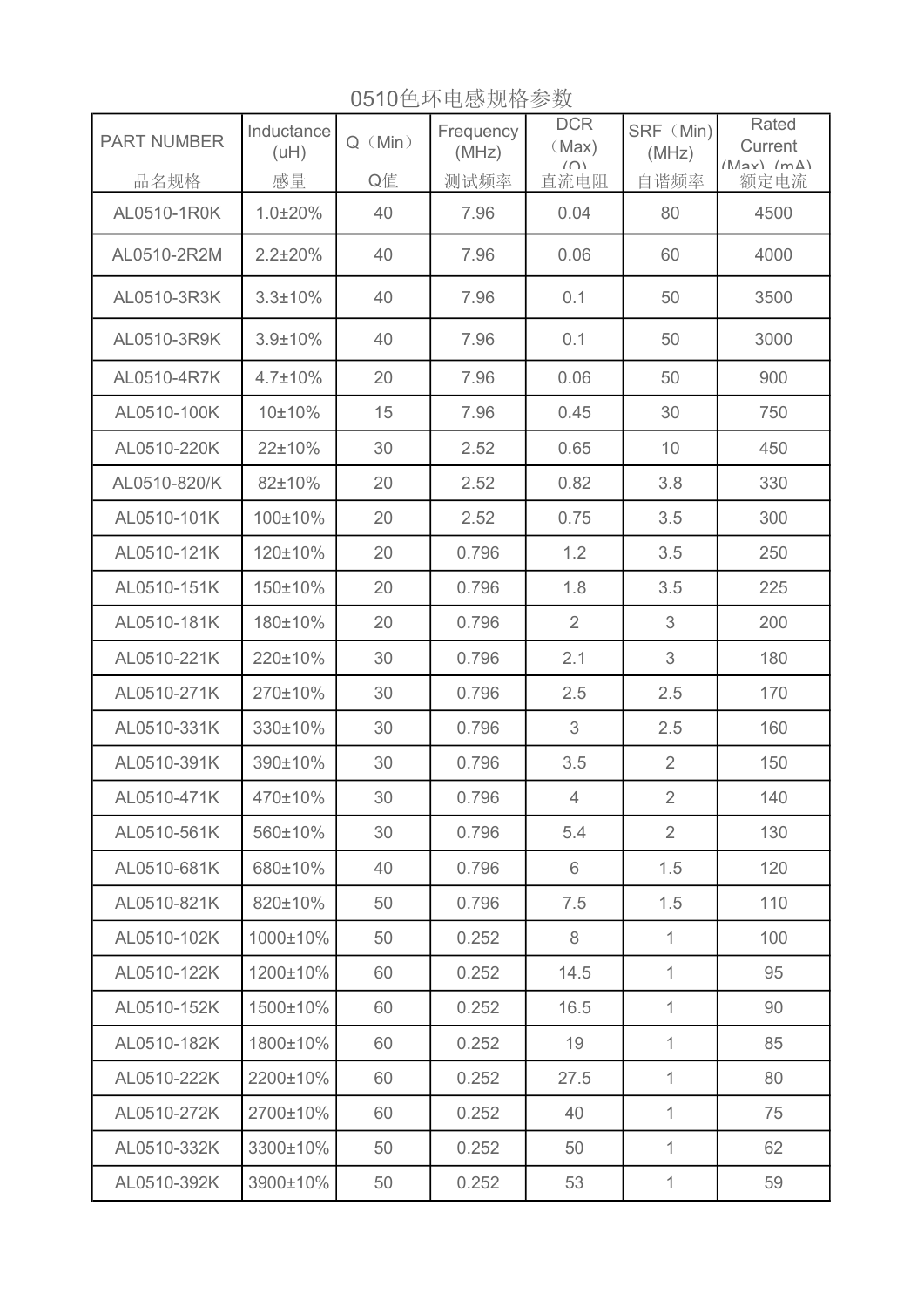| AL0510-472K  | 4700±10%              | 50 | 0.252 | 60  | 1             | 55 |
|--------------|-----------------------|----|-------|-----|---------------|----|
| AL0510-562K  | 5600±10%              | 50 | 0.252 | 64  | 0.5           | 40 |
| AL0510-682K  | 6800±10%              | 50 | 0.252 | 73  | $0.5^{\circ}$ | 35 |
| AL0510-822K  | 8200±10%              | 30 | 0.252 | 80  | $0.5^{\circ}$ | 30 |
| AL0510-103K  | $10000 \pm$<br>10%    | 25 | 79.6k | 132 | 0.5           | 25 |
| AL0510-123/K | $12000 \pm$<br>$10\%$ | 25 | 79.6k | 143 | 0.3           | 20 |
| AL0510-153K  | $15000 \pm$<br>$10\%$ | 25 | 79.6k | 166 | 0.3           | 18 |
| AL0510-183K  | 18000±<br>$10\%$      | 25 | 79.6k | 185 | 0.2           | 15 |
| AL0510-223K  | $22000 \pm$<br>10%    | 20 | 79.6k | 330 | 0.15          | 12 |
| AL0510-273K  | $27000 \pm$<br>$10\%$ | 20 | 79.6k | 370 | 0.1           | 10 |
| AL0510-303K  | 30000±<br>10%         | 20 | 79.6k | 240 | 0.1           | 10 |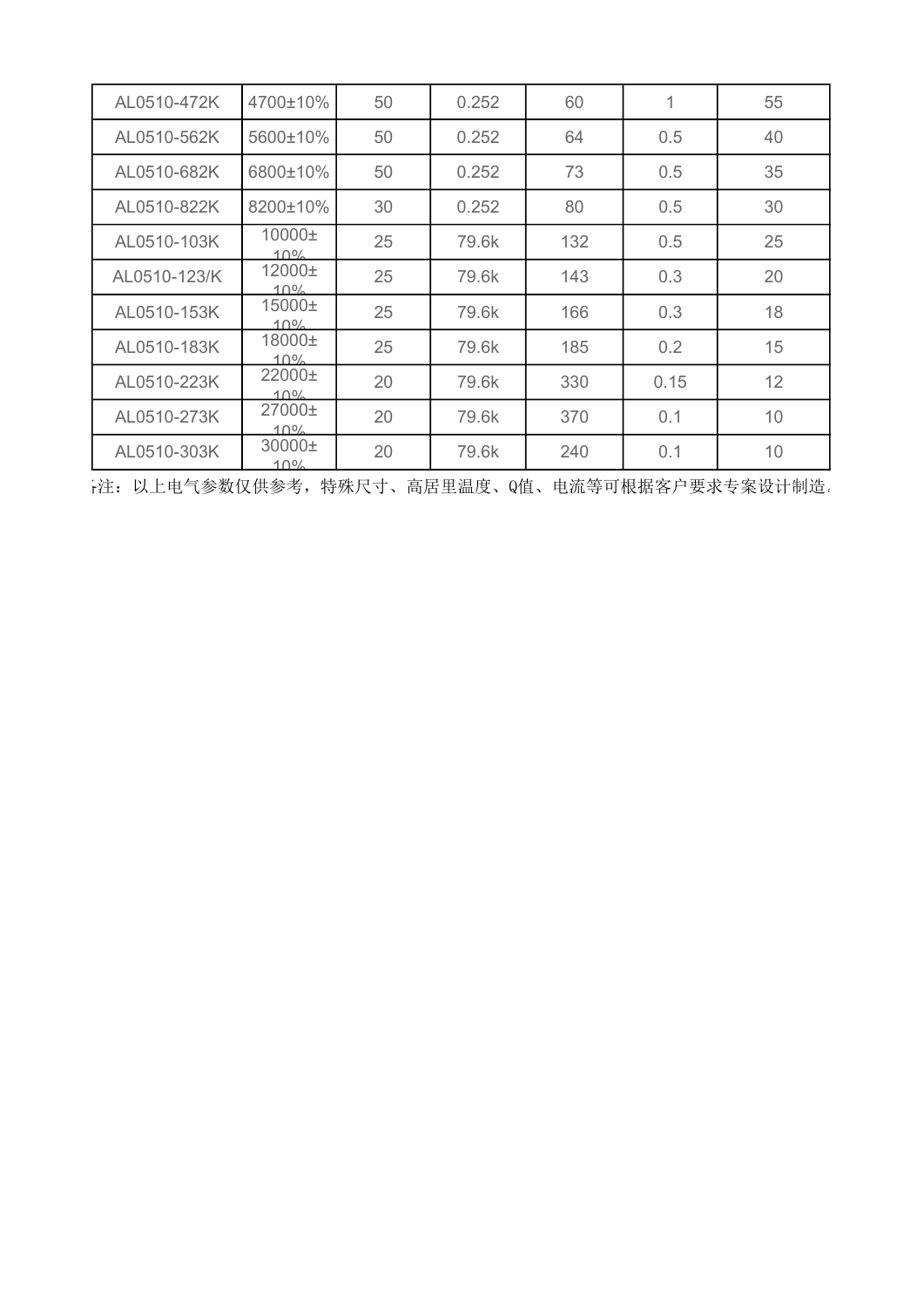| <b>PART NUMBER</b> | Inductance<br>(uH) | $Q$ (Min) | Frequency<br>(MHz) | <b>DCR</b><br>(Max)<br>(0) | SRF (Min)<br>(MHz) | Rated<br>Current<br>$(May)$ $(m\Delta)$ |
|--------------------|--------------------|-----------|--------------------|----------------------------|--------------------|-----------------------------------------|
| 品名规格               | 感量                 | Q值        | 测试频率               | 直流电阻                       | 自谐频率               | 额定电流                                    |
| AL0512-220K        | 22±10%             | 30        | 2.52               | 0.35                       | 10                 | 600                                     |
| AL0512-101K        | 100±10%            | 30        | 2.52               | 0.5                        | 5                  | 350                                     |
| AL0512-221K        | 220±10%            | 30        | 0.796              | 2.1                        | $\overline{4}$     | 200                                     |
| AL0512-331K        | 330±10%            | 30        | 0.796              | 2.5                        | 3                  | 150                                     |
| AL0512-391K        | 390±10%            | 30        | 0.796              | 2.8                        | $\overline{2}$     | 150                                     |
| AL0512-471K        | 470±10%            | 30        | 0.796              | 3                          | $\overline{2}$     | 120                                     |
| AL0512-561K        | 560±10%            | 30        | 0.796              | 4.5                        | $\overline{2}$     | 120                                     |
| AL0512-681K        | 680±10%            | 30        | 0.796              | 4.6                        | 1.5                | 120                                     |
| AL0512-821K        | 820±10%            | 30        | 0.796              | 5                          | 1.5                | 110                                     |
| AL0512-102K        | 1000±10%           | 50        | 0.252              | 5                          | $\mathbf{1}$       | 100                                     |
| AL0512-122K        | 1200±10%           | 60        | 0.252              | 14.5                       | $\mathbf{1}$       | 100                                     |
| AL0512-152K        | 1500±10%           | 60        | 0.252              | 16.5                       | $\mathbf{1}$       | 90                                      |
| AL0512-182K        | 1800±10%           | 60        | 0.252              | 19                         | $\mathbf{1}$       | 90                                      |
| AL0512-222K        | 2200±10%           | 60        | 0.252              | 27.5                       | 0.8                | 80                                      |
| AL0512-272K        | 2700±10%           | 60        | 0.252              | 40                         | 0.8                | 70                                      |
| AL0512-332K        | 3300±10%           | 50        | 0.252              | 50                         | 0.8                | 60                                      |
| AL0512-392K        | 3900±10%           | 50        | 0.252              | 53                         | 0.7                | 60                                      |
| AL0512-472K        | 4700±10%           | 50        | 0.252              | 60                         | 0.6                | 50                                      |
| AL0512-562K        | 5600±10%           | 50        | 0.252              | 64                         | 0.5                | 45                                      |
| AL0512-682K        | 6800±10%           | 40        | 0.252              | 73                         | 0.5                | 40                                      |
| AL0512-822K        | 8200±10%           | 30        | 0.252              | 80                         | 0.4                | 30                                      |
| AL0512-103K        | 10000±<br>10%      | 30        | 79.6k              | 132                        | 0.4                | 25                                      |

0512色环电感规格参数